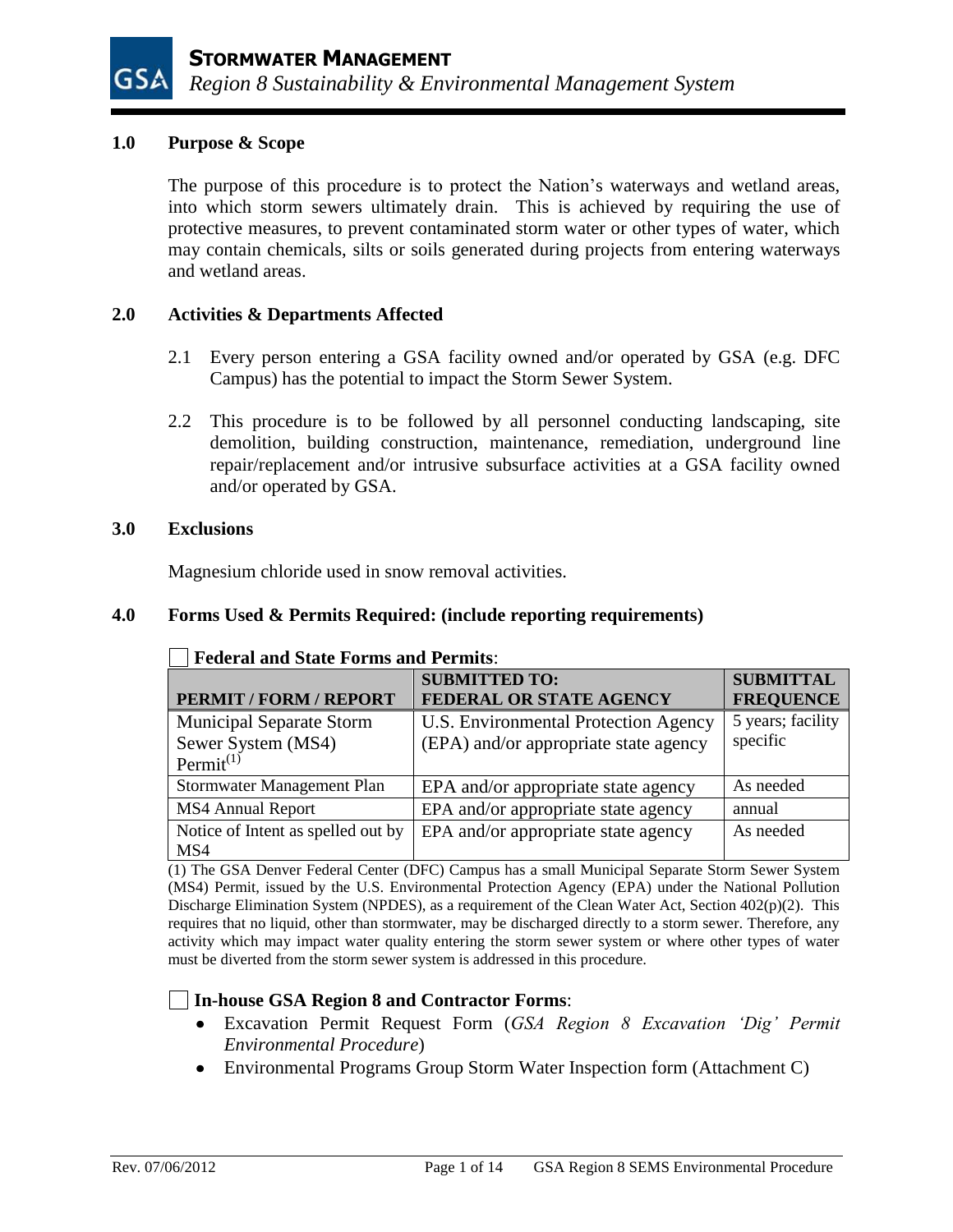

## **5.0 Acronyms, Abbreviations, and Definitions**

| <b>Acronyms</b> | <b>Meaning</b>                                       |
|-----------------|------------------------------------------------------|
| <b>CDPHE</b>    | Colorado Department of Public Health and Environment |
| CO              | <b>Contracting Officer</b>                           |
| <b>COR</b>      | <b>Contracting Officer Representative</b>            |
| <b>DFC</b>      | Denver Federal Center                                |
| EO              | <b>Executive Order</b>                               |
| <b>EPA</b>      | U.S. Environmental Protection Agency                 |
| <b>EPG</b>      | Environmental Programs Group of GSA, PBS, Region 8   |
| <b>GSA</b>      | <b>U.S. General Services Administration</b>          |
| MS4             | Municipal Separate Storm Sewer System                |
| <b>NPDES</b>    | National Pollution Discharge Elimination System      |
| <b>NOI</b>      | Notice of Intent                                     |
| <b>RCRA</b>     | Resource Conservation & Recovery Act                 |
| <b>RFI</b>      | <b>RCRA Facility Investigation</b>                   |
| <b>SEMS</b>     | Sustainability & Environmental Management System     |
| <b>SPCC</b>     | Spill Prevention Control & Countermeasures           |

### Definitions:

*Municipal Separate Storm Sewer Systems (MS4s)*: May be required to obtain authorization to discharge stormwater (EPA); EPA requires that the DFC have an MS4.

*National Pollutant Discharge Elimination System (NPDES) Stormwater Program*: Regulates stormwater discharges from three potential sources: municipal separate storm sewer systems (MS4s), construction activities, and industrial activities (EPA).

*Outfall*: The mouth of a drain or sewer

*Predevelopment Hydrology*: The runoff volume, rate, temperature, and duration of flow that typically existed on the site before human-induced land disturbance occurred (EISA).

#### **6.0 Procedure**

**State Specific Procedures & Requirements** [refer to individual State Legal Reviews for details on Statues, Laws, and Rules]: Most states administer their own stormwater programs.

| <b>STATE</b> | <b>REQUIREMENTS / PROCEDURES</b>                                                                                                                                                                                                                                                                                                                                                                                                                                                                                                                                                                                                                                                                                            |
|--------------|-----------------------------------------------------------------------------------------------------------------------------------------------------------------------------------------------------------------------------------------------------------------------------------------------------------------------------------------------------------------------------------------------------------------------------------------------------------------------------------------------------------------------------------------------------------------------------------------------------------------------------------------------------------------------------------------------------------------------------|
| Colorado     | In Colorado, the Stormwater Management Program is regulated by the EPA and<br>the State. Water Quality is regulated by the Colorado Department of Public<br>Health and Environment (CDPHE) Water Quality Control Division. The program<br>is referred to as the Colorado Discharge Permit System (CDPS) for non-federal<br>property instead of NPDES. State stormwater requirements are mirrored after<br>the federal NPDES program, requiring that stormwater be treated to the<br>maximum extent practicable (MEP). CDPS requires that all construction sites<br>disturbing more than one-acre, and all designated Municipal Separate Storm<br>Sewer Systems (MS4s) to obtain permit coverage. Each permitted MS4 will be |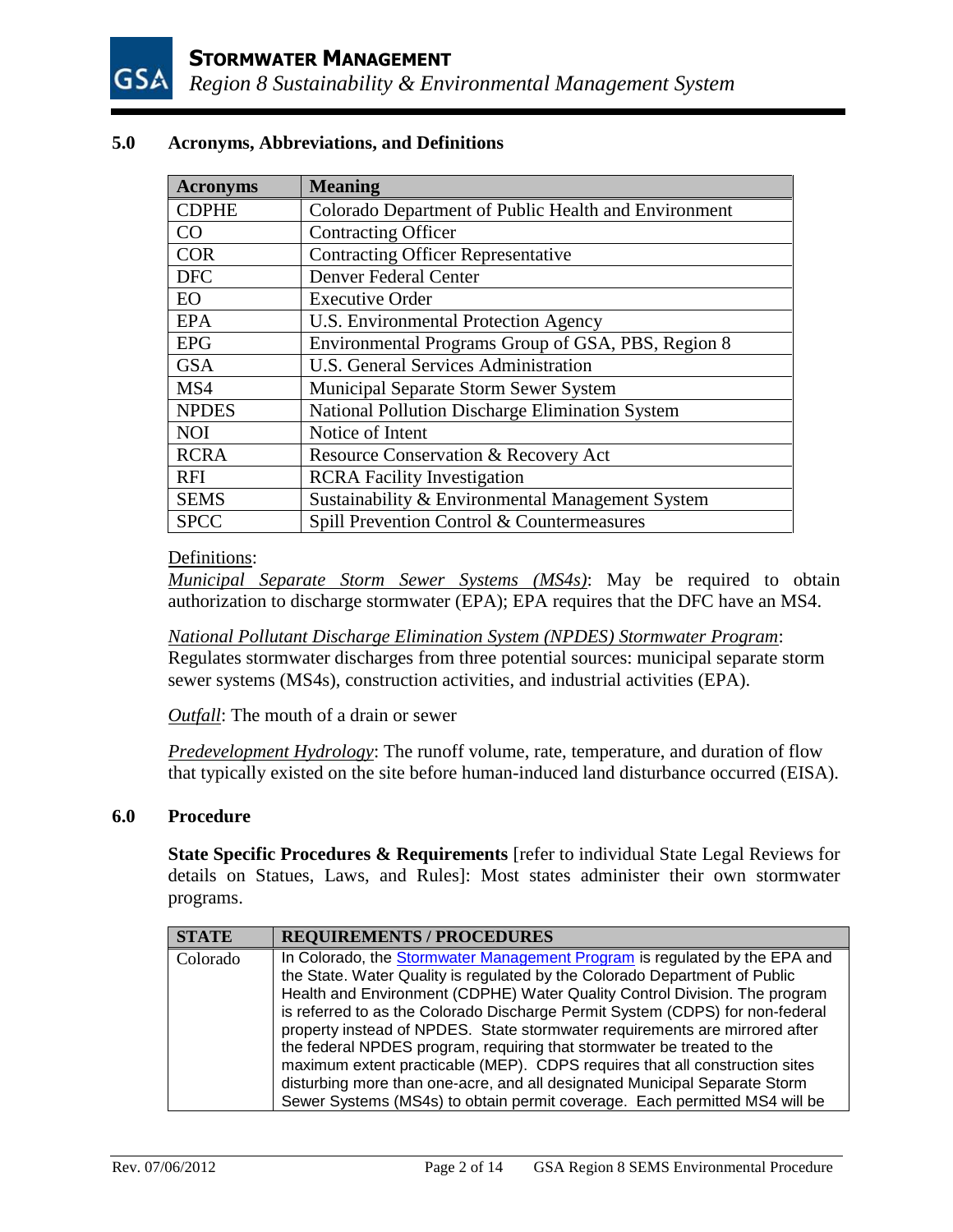

| <b>STATE</b>    | <b>REQUIREMENTS / PROCEDURES</b>                                                                                                                                                                                                                                                                                                                                                                                                                                                                                                                                                                                                                                                                                                                                                                                                                                                                                                        |  |  |
|-----------------|-----------------------------------------------------------------------------------------------------------------------------------------------------------------------------------------------------------------------------------------------------------------------------------------------------------------------------------------------------------------------------------------------------------------------------------------------------------------------------------------------------------------------------------------------------------------------------------------------------------------------------------------------------------------------------------------------------------------------------------------------------------------------------------------------------------------------------------------------------------------------------------------------------------------------------------------|--|--|
|                 | responsible for establishing a Stormwater Management Program (SWMP) under<br>either the Phase I, or under Phase II of the CDPS. Additional permitting<br>requirements may be required at the county and municipal level.                                                                                                                                                                                                                                                                                                                                                                                                                                                                                                                                                                                                                                                                                                                |  |  |
|                 | No numeric requirements for stormwater pollutant removal have been<br>established at the state level, but many stringent regional and municipal<br>regulations are in place. Many municipalities reference the suggested<br>requirements in the Denver Urban Drainage and Flood Control Manual, which<br>was originally developed for the Denver metro area.                                                                                                                                                                                                                                                                                                                                                                                                                                                                                                                                                                            |  |  |
| Montana         | In Montana, the Montana Department of Environmental Quality (MDEQ) is<br>authorized to administer the National Pollutant Discharge Elimination System<br>(NPDES) Program through the Montana Pollutant Discharge Elimination System<br>(MPDES) Program. Permits are developed and issued under:<br>• Phase I of the NPDES storm water program applies to construction activities<br>affecting more than 5 acres.<br>Phase II of the NPDES storm water program covered smaller construction<br>activities disturbing between 1 and 5 acres. [Administrative Rules of<br>Montana (ARM), Title 17, Chapter 30, Subchapters 11, 12, and 13].                                                                                                                                                                                                                                                                                                |  |  |
| North<br>Dakota | The North Dakota Department of Health & Environmental Division of Water<br>Quality (DHEWQ) is responsible for administering the state's National Pollution<br>Discharge Elimination System (NPDES) Storm Water Program. North Dakota's<br>stormwater program is closely modeled after the federal NPDES program. At the<br>state level, all construction sites disturbing more than one acre, many industrial<br>sites, and all designated Municipal Separate Storm Sewer Systems (MS4s) are<br>required to obtain and meet the requirements of NPDES permit coverage. In<br>addition to state, regional, and local regulations there are a number of<br>established and proposed TMDLs impacting North Dakota's watersheds, which<br>often impact stormwater treatment requirements. To ensure compliance with all<br>applicable stormwater regulations, the municipality where the project is to take<br>place needs to be contacted. |  |  |
| South<br>Dakota | The South Dakota Department of Environment & Natural Resources (DENR) is<br>responsible for administering the state's Stormwater Management Program.<br>South Dakota's stormwater program is closely modeled after the federal National<br>Pollution Discharge Elimination System (NPDES) program, which requires<br>stormwater be treated to the maximum extent practicable. This program<br>establishes permitting requirements for construction sites disturbing more than<br>one acre, industrial sites, and Municipal Separate Storm Sewer Systems (MS4s).<br>All MS4s should currently be permitted, or in the permit process. Each permitted<br>MS4 will be responsible for establishing a Stormwater Management Program<br>(SWMP). Be advised that there may be additional permitting requirements at the<br>county and municipal level.                                                                                        |  |  |
| Utah            | The Storm Water Program is regulated by the Utah Department of Environmental<br>Quality (UTDEQ) through the Division of Water Quality. The Utah storm water<br>program is closely modeled after the federal National Pollution Discharge<br>Elimination System (NPDES) program. The Utah DEQ water program<br>establishes permitting requirements for construction sites disturbing more than<br>one acre, industrial sites, and Municipal Separate Storm Sewer Systems (MS4s).<br>Each permitted MS4 will be responsible for establishing a Storm Water<br>Management Program (SWMP). Be advised that there may be additional<br>permitting requirements at the county and municipal level, especially where<br>TMDLs are in place.<br>Utah does have a Storm Water Advisory Committee. The Advisory Committee                                                                                                                         |  |  |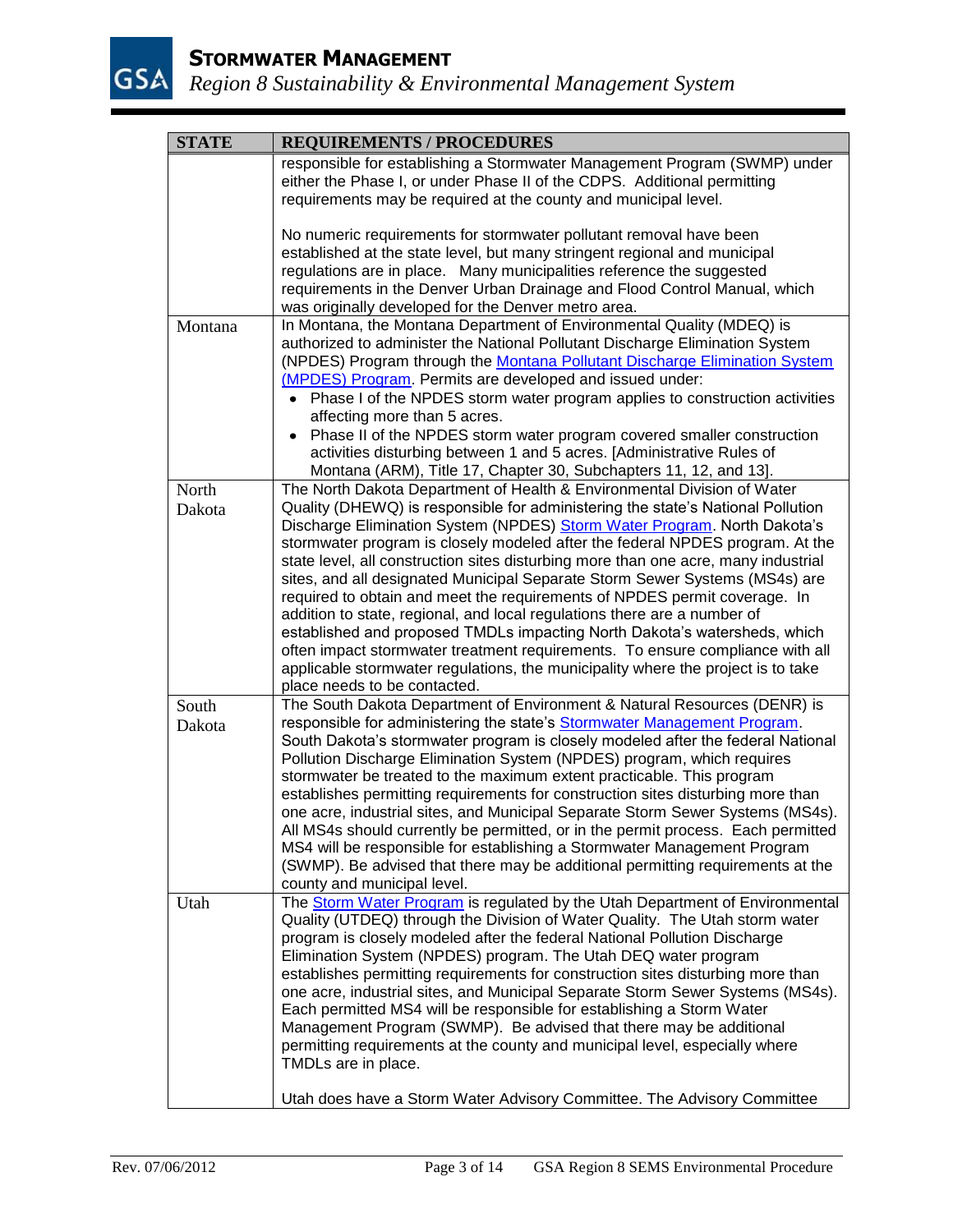

| <b>REQUIREMENTS / PROCEDURES</b><br>serves as an agent to address a variety of stormwater issues statewide, including<br>implementation of Phase I and II regulations.<br>The Wyoming Department of Environmental Quality (DEQ) regulates the state's<br>Wyoming Pollutant Discharge Elimination System (WYPDES) Storm Water<br>Program. Wyoming's stormwater program is closely modeled after the federal                                   |
|----------------------------------------------------------------------------------------------------------------------------------------------------------------------------------------------------------------------------------------------------------------------------------------------------------------------------------------------------------------------------------------------------------------------------------------------|
|                                                                                                                                                                                                                                                                                                                                                                                                                                              |
|                                                                                                                                                                                                                                                                                                                                                                                                                                              |
|                                                                                                                                                                                                                                                                                                                                                                                                                                              |
| National Pollution Discharge Elimination System (NPDES) program, which<br>requires stormwater be treated to the maximum extent practicable (MEP).<br>Numeric treatment requirements specific to stormwater have not been<br>established at the state level, but water quality parameters will be established on<br>a site-by-site basis when the risk of contamination is present.                                                           |
| Wyoming's stormwater program establishes permitting requirements for<br>construction sites disturbing more than one acre, industrial sites, and Municipal<br>Separate Storm Sewer Systems (MS4s). All MS4s should currently be<br>permitted, or in the permit process. Each permitted MS4 will be responsible for<br>establishing a Stormwater Management Program (SWMP).                                                                    |
| <b>Large construction permit</b> - surface disturbance of 5 acres or more<br>Small construction permit - disturbance of at least 1 acre, but less than 5                                                                                                                                                                                                                                                                                     |
| A Guide to Temporary Erosion-Control Measures for Contractors, Designers and<br><b>Inspectors</b>                                                                                                                                                                                                                                                                                                                                            |
| <b>Erosion and Sedimentation Control Plans, and BMP Fact Sheets</b>                                                                                                                                                                                                                                                                                                                                                                          |
| Wyoming water quality regulations require that when discharging stormwater to a<br>live water body (such as lakes, streams, and rivers), levels of turbidity may not<br>increase by more then 10-15 NTU's over background levels. When discharging<br>to non-live waterways, the state's goal is to reduce sediment loads in order to<br>avoid aesthetic and habitat degradation.<br>$(Channon, path, thewith conv, http://004,000,004,000)$ |
|                                                                                                                                                                                                                                                                                                                                                                                                                                              |

[\(StormwaterAuthority.org;](http://www.stormwaterauthority.org/regulatory_data/state.aspx?id=173) [http://204.202.251.206/\)](http://204.202.251.206/)

# **Standardized Procedure:**

#### **6.0 Stormwater Regulations & Contracting**

- Comply with all federal regulations, and where applicable state regulations and local ordinances. Where required obtain permits and comply with reporting requirements.
- Follow requirements set forth in any Municipal Separate Storm Sewer System (MS4) permit that may exist, issued by the State and/or EPA where required. The Denver Federal Center (DFC) has its own MS4 permit, follow this permit at the DFC.
- The Property Manager or Contracting Officer will incorporate language requiring adherence to all Stormwater environmental requirements into all GSA contracts where the potential exists to impact the Storm Sewer System.
- GSA Project Managers and Contracting Officer Representatives (CORs) are responsible for overseeing contractors' performance and compliance.
- The signature of the COR or Project Manager on the Receiving Report contained in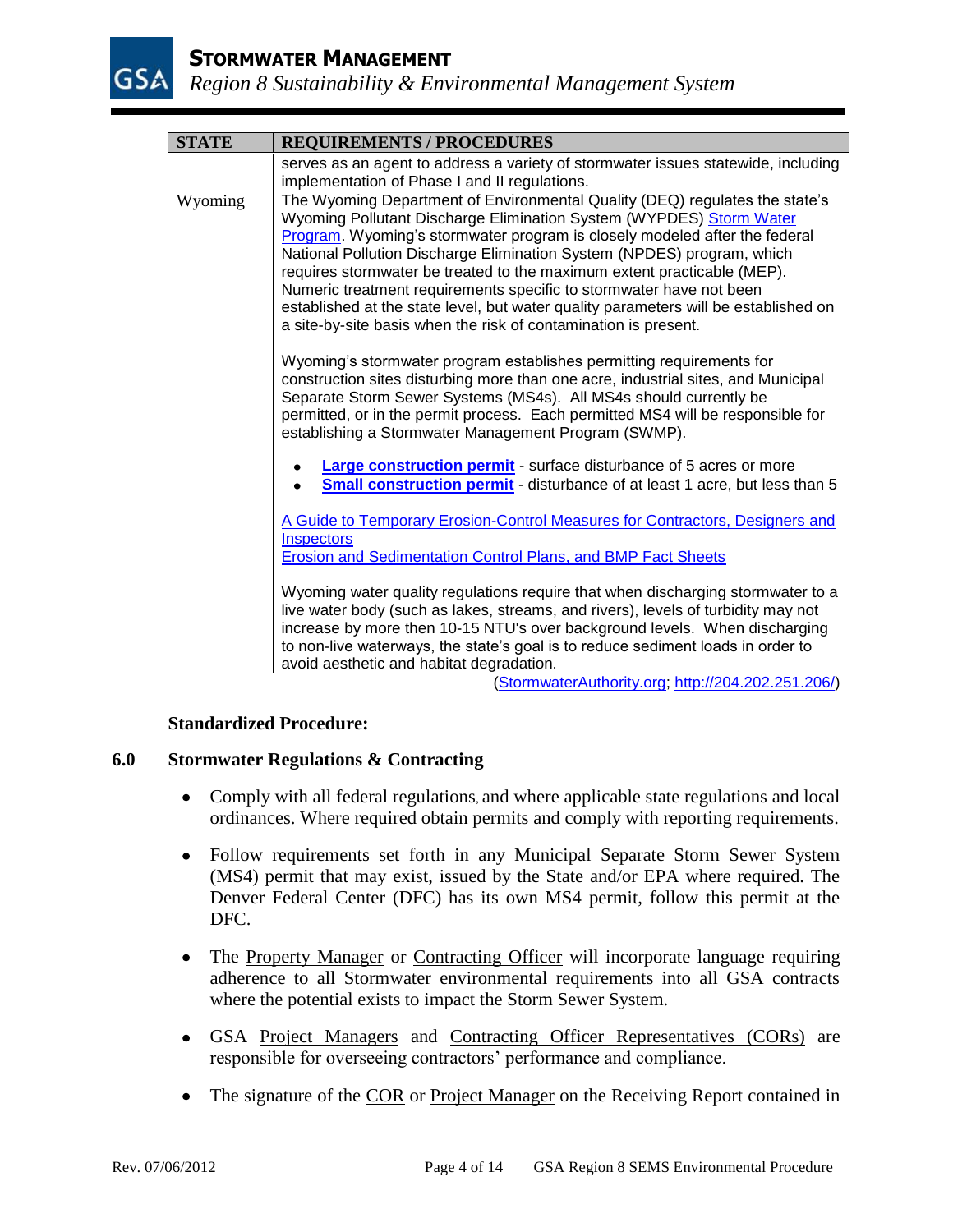the contract file, implies that all contract requirements relating to this Stormwater Environmental Procedure have been met.

# **6.1 Stormwater Awareness & Training**

- Contractors are responsible for knowing that only rainwater may go down a stormwater sewer drain. Contractors will train their staff in Stormwater compliance measures, required by law, their contracts and defined by this GSA, SEMS Environmental Procedure.
- CORs are responsible for overseeing that this has been completed and is effective.
- The SEMS Project Team is responsible for disseminating Stormwater Awareness information throughout GSA Region 8:

| posters          | training modules | newsletters   |
|------------------|------------------|---------------|
| <b>brochures</b> | huddle topics    | presentations |

- The Storm Water Manager or Building Manager is responsible for placing curb markers beside each storm drain catch basin.
- The SEMS Action Team Lead for Stormwater is responsible for reviewing, updating, reporting and implementing, at least annually, all federal, state and local regulatory requirements.
- The EPG and Stormwater Program Manager will ensure that the DFC Storm Sewer System Map is current, showing the location of all outfalls.

# **6.3 Construction Site Stormwater Design, Runoff Control and Post Construction Stormwater Management**

a. Project Managers or Contractors will assess proposed new projects for their potential to impact stormwater, whether by soil disturbance or discharge.

Employ design and construction strategies that reduce stormwater runoff and discharges of polluted site water runoff (Guiding Principles for Federal Leadership in High Performance and Sustainable Buildings [Federal Leadership in High Performance and Sustainable Buildings Memorandum of Understanding, January 2006; "High Performance and Sustainable Buildings Guidance", Interagency Sustainability Working Group (ISWG), Dec. 2008]; GSA Region 8 Sustainability Requirements for High Performance Green Buildings - New Construction, Major Renovations & Existing Buildings Environmental Procedure).

Federal agencies are instructed to "*use site planning, design, construction, and maintenance strategies for the property to maintain or restore, to the maximum extent technically feasible, the predevelopment hydrology of the property with regard to the temperature, rate*," for any project with a footprint that exceeds 5,000 square feet; approximately 71 feet by 71 feet (Section 438 of Energy Independence and Security Act of 2007 (EISA); EPA, Technical Guidance on Implementing the Stormwater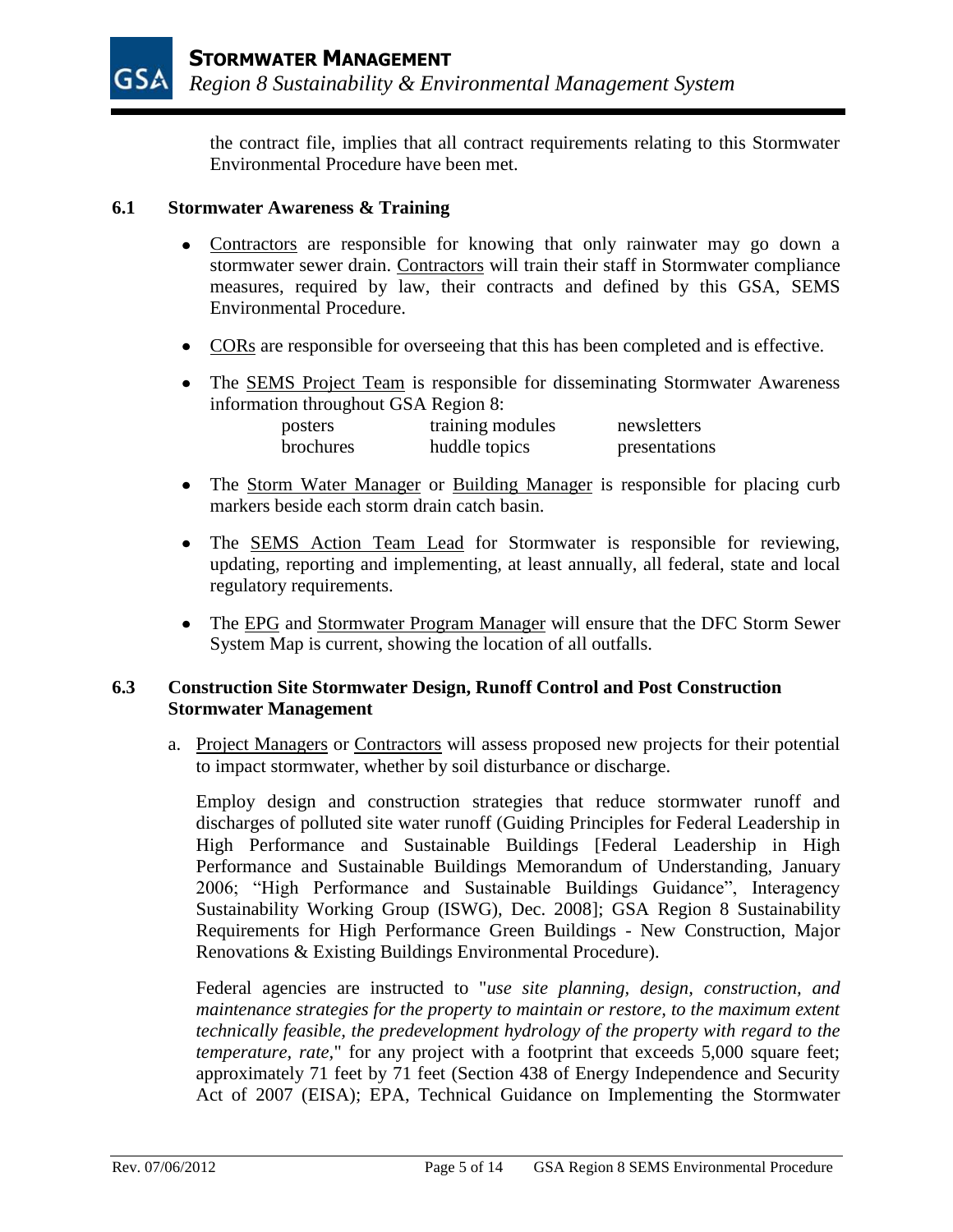Runoff Requirements for Federal Projects under Section 438 of the Energy Independence and Security Act, EPA 841-B-09-001, December 2009). Promote the use of decentralized stormwater management design strategies to maintain or restore site hydrology to pre-development conditions and promote water-efficient landscaping and irrigation strategies.

If stormwater impact potential exists, appropriate contracting documents need to address this concern, as ensured by the Project Manager or Contracting Officer:

- The Scope of Work, for construction projects
- The Performance Work Statement, for service contracts, such as the Grounds Maintenance and Snow Removal contract.

If needed, this information will be placed into any Change Request for Modification, if a contract needs modified.

- b. Project Managers will include an Erosion Control Plan where storm drains could be impacted. This plan is required for DFC projects and may be applicable for Leadership in Energy & Environmental Design (LEED) projects. An Erosion Control Plan is part of the DFC Excavation Permit commonly called the DFC Dig Permit, and is required for DFC projects: See *GSA Region 8 Excavation 'Dig' Permit Environmental Procedure*:
- c. The GSA Project Manager is responsible for the following aspects, relating to the DFC Dig Permit:
	- Submitting a completed Excavation Permit Request Form (see *GSA Region 8 Excavation 'Dig' Permit Environmental Procedure*) to the EPG DFC Dig Permit coordinator, prior to the disturbance of any earth.
	- Conveying the information in the DFC Dig Permit to the contractor performing the excavation work and all other parties who may be involved with the excavation.
	- Delivering a copy of the DFC Dig Permit to the Contracting Officer, for the Contracting Project files.
- d. The EPG DFC Dig Permit coordinator will research and assess the potential for soil and groundwater contamination and then prepare the permit, detailing the depth to water and any necessary precautions. The permit is assigned a number, logged in the database, filed and a copy is provided to the GSA Project Manager.
- e. Once it is determined that a project will disturb soils of any amount, the Contractor is required to initiate precautionary measures, as detailed in the Erosion Control Plan, to prevent discharge of potentially contaminated storm water or other non-storm related waters directly into a storm drain. Precautionary measures include, but are not limited to, the installation of silt fencing, absorbent material such as fiber rolls, straw bales, gravel bags (see examples at the EPA "National Menu of Stormwater Best Management Practices" website; Attachment B).

Projects involving soil disturbance of one acre or more require that the Contractor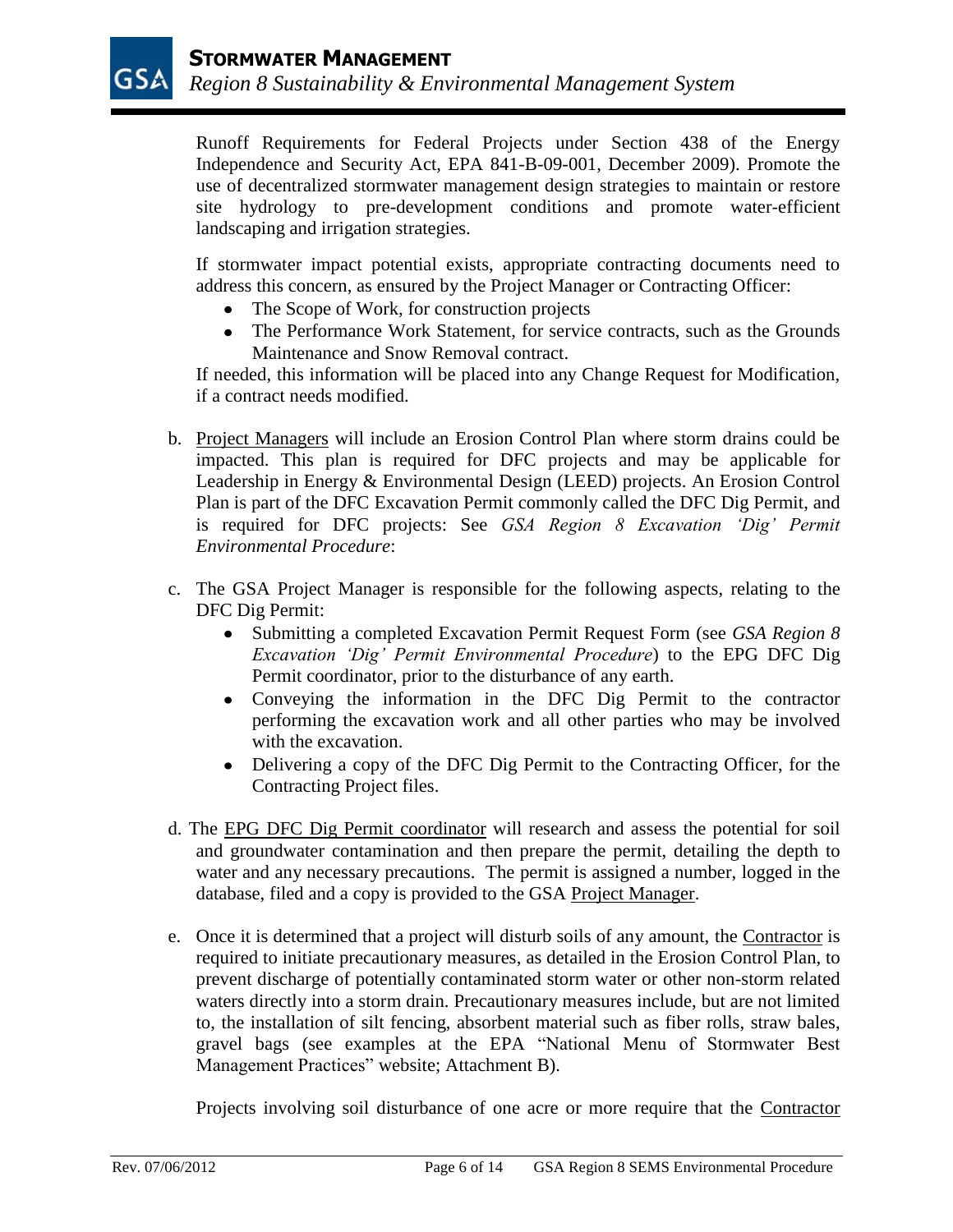prepare a stormwater management plan and submit the Notice of Intent (NOI) form to the EPA. Additionally, the Contractor will submi EPA NPDES Form 3510-9 to the EPA and a Storm Water Management Plan (SWMP) to the Project Manager or EPG at the GSA. The Contractor must comply with the NOI requirements, including the Stormwater Prevention Plan, for the duration of the project. The contractor is required to submit the NOI number to the SEMS Project Team for recording. The EPG or COR will conduct and record inspections of these projects on a regular basis.

Upon completion of the project, the Contractor will request a Notice of Termination (NOT) inspection. The COR or an agreed upon  $3<sup>rd</sup>$  party will inspect for the NOT and check whether or not the SWMP and NOI requirements have been met. Once the inspection is complete and the NOT is approved, the Contractor will submit a Notice of Intent to the EPA and COR, if necessary.

- f. Discharged water shall be directed away from all curbs and other areas where storm drains may exist.
- g. Discharging non-storm water to lawn areas, open areas, or into a Baker tank truck, is considered acceptable practice. However, the Contractor must install protection around all of the storm drains which could be impacted.
- h. GSA Project Managers will maintain oversight and conduct weekly inspections on any project requiring storm drain protection measures, to check the integrity of the protective measures and to ensure at the completion of the project that any observable material is removed from the storm drain area. Inspections are documented on the EPG, Excavation Permit: Excavation Inspection Report form (see *GSA Region 8 Excavation 'Dig' Permit Environmental Procedure*).
- i. Upon completion of the project requiring the discharge of water, storm drain protection should be removed by the Contractor and it should be noted in the project file.
- j. Contractors are required to adhere to the project design criteria as established in the design documents for the control, retention and detention of post construction runoff during storms and the removal of suspended solids from runoff.

# **6.4 Accidental and Deliberate Discharge Detection and Elimination:**

- a. Contract language will dictate the preventive measures required to be implemented by Contractors working at GSA facilities in order to avoid non-storm water discharges entering the storm sewer system. This will be ensured by the Project Manager or Contracting Office.
- b. The Contractor is responsible for ensuring that their personnel are appropriately trained and compliant with these requirements. GSA Project Managers and CORs are responsible for monitoring contractors' performance and compliance.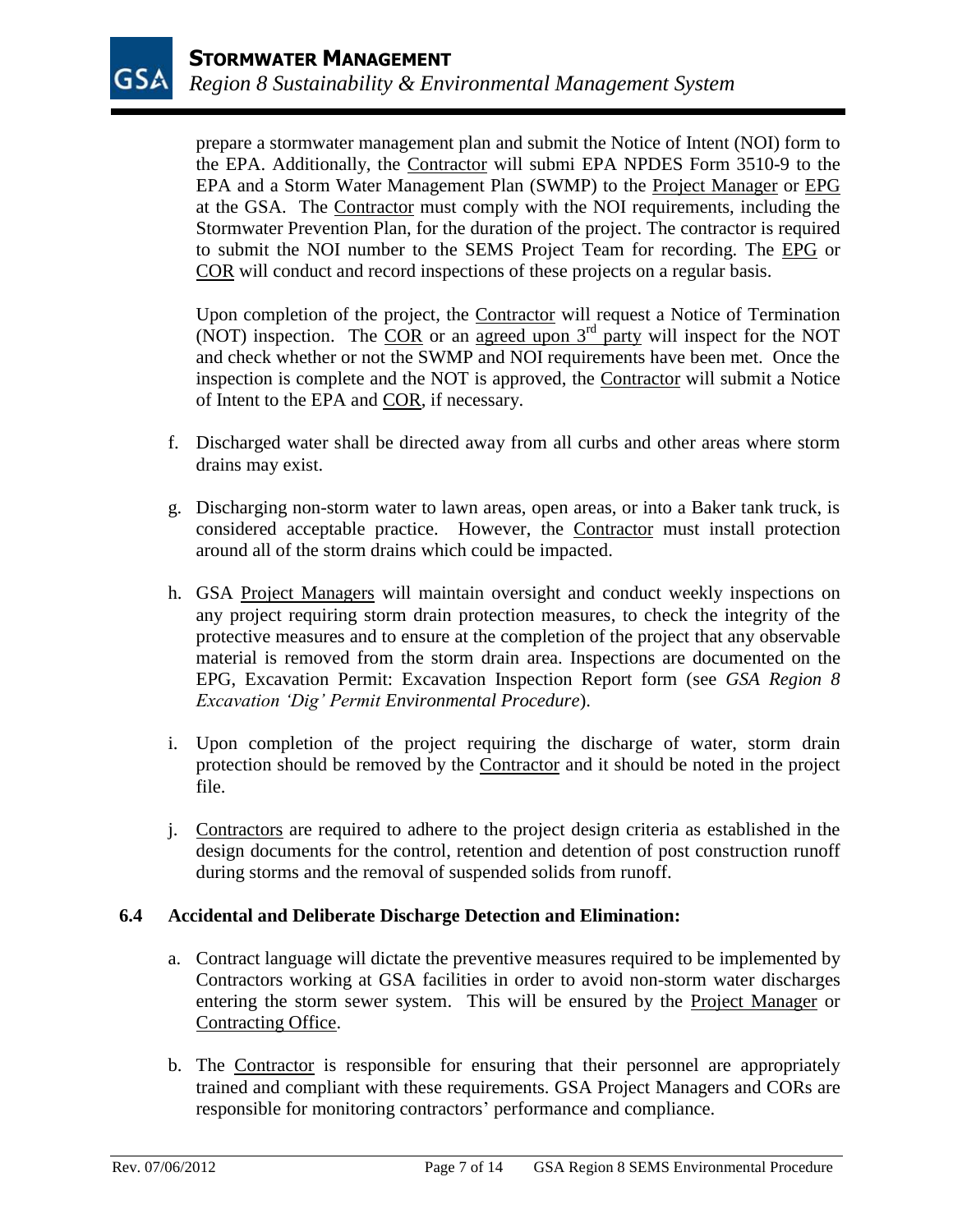- c. Prevention of discharges:
	- Deliberate dumping into the stormwater system is illegal under the Federal Clean Water Act and is punishable by law.
	- The Building Manager, or assigned Contractor or individual inspects every mechanical room of all buildings monthly. If any spills or discharges are discovered, the Building Manager is notified and then the EPG is notified of any problems or potential problems.
	- Security measures are maintained at federal facilities. This reduces the  $\bullet$ potential for accidental or deliberate spills.
- d. Contractors are governed by the Green Buildings and Grounds Maintenance elements of the SEMS, thereby reducing the use of hazardous chemicals which can impact the Storm Sewers.
- e. Detection measures for non-stormwater discharges are performed:
	- By being observant;
	- Upon receipt of information from anyone at a federal facility reporting an observation or something suspicion;
	- As a result of a reported spill;
	- $\bullet$ Where an MS4 permit or a Consent Order is in place, such as at the DFC: quarterly surface water sampling is performed as part of the Long Term Monitoring Program, and
		- Stormwater outfalls are inspected annually, during dry weather, for the presence of non stormwater discharges
- f**.** Response to Accidental / illegal release:

In the event of a non-stormwater (i.e., solvents, fuels, lubricants, dirt/sediment from a construction project, etc.) release indoors or outdoors into a Storm Sewer system notify the Building Manager or Supervisor. This material is not permitted to enter a storm drain.

At the DFC if no supervisor can be found, then call 303-236-2911. The Environmental Procedure for Spill Response is followed for a non-stormwater release into a Storm Sewer system.

The level of response varies according to toxicity. GSA CORs, Project Managers, Building and Property Managers all carry the Emergency Spill Cards, with contact details. The Spill Prevention Control and Countermeasure (SPCC) Plan is followed.

# **7.0 Records Management**

The EPG are responsible for retaining the completed:

- DFC Excavation Permit Documents
- Inspection forms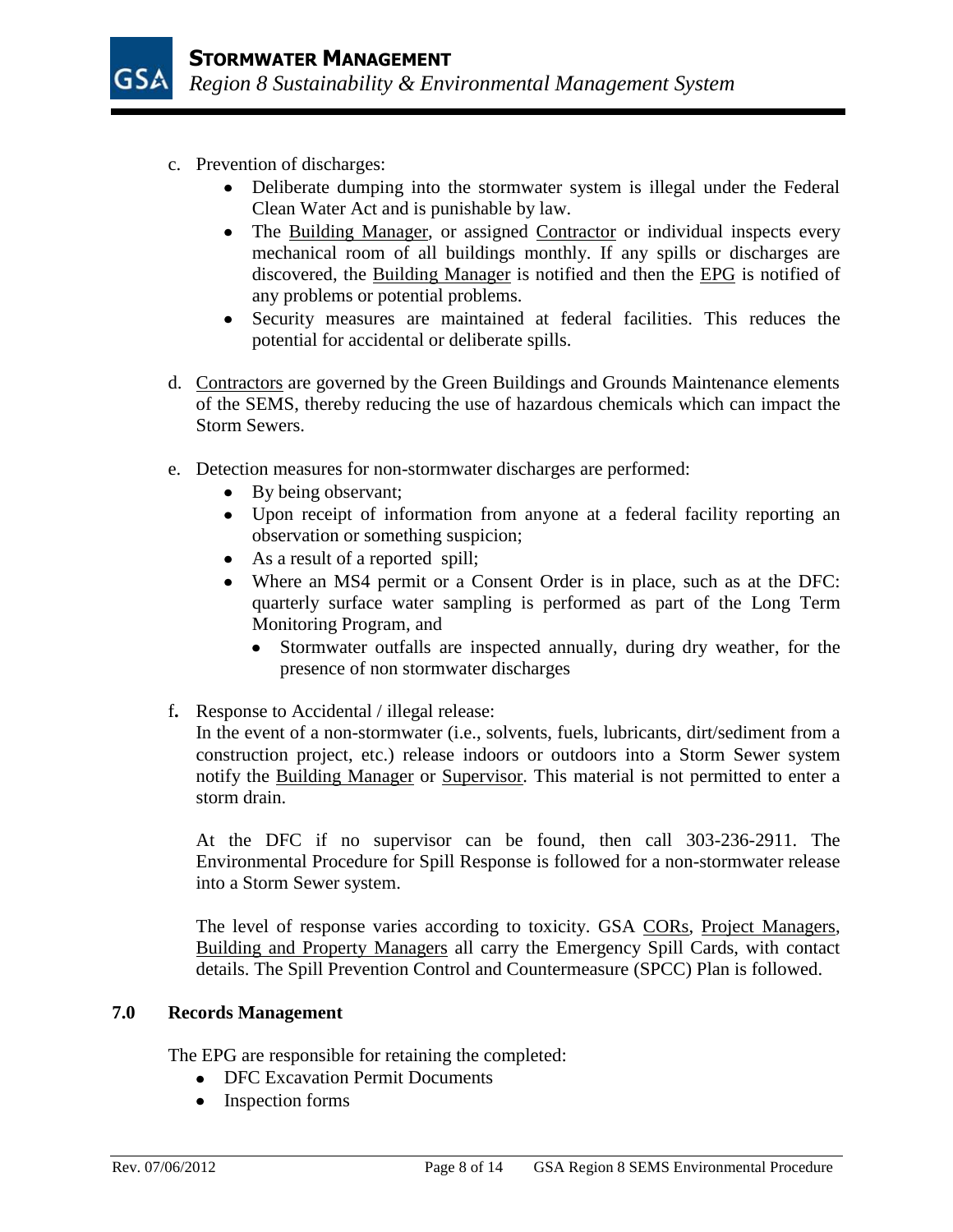

- GSA Staff Training records
- Copies of completed NOI forms
- Storm Water Management Plan
- EPA NPDES Form 3510-9
- Notice of Termination

### **8.0 References**

EPA, Technical Guidance on Implementing the Stormwater Runoff Requirements for Federal Projects under Section 438 of the Energy Independence and Security Act, EPA 841-B-09-001, December 2009

Executive Order 13423 (Federal Register, Vol. 72, No. 17): "Strengthening Federal Environmental, Energy, and Transportation Management", signed by President George W. Bush on 24 January 2007

Executive Order 13514 (Federal Register, Vol. 74, No. 194): "Federal Leadership in Environmental, Energy, and Economic Performance", signed by President Barack Obama on 5 October 2009

Federal Leadership in High Performance and Sustainable Buildings Memorandum of Understanding, January 2006

H.R. 6--110th Congress [Public Law 110–140]: Energy Independence and Security Act (EISA) of 2007, Dec. 19, 2007

Interagency Sustainability Working Group (ISWG), as a subcommittee of the Steering Committee established by EO 13423, "High Performance and Sustainable Buildings Guidance", Final (12/1/08)

# **9.0 Appendices**

#### **Attachment A**: Flowchart

**Attachment B**: Table 1: Examples of Control Measures and Table 2: Maintenance for Control Measures

**Attachment C**: Construction Site Inspection Form

| Document Control Information:                                | <b>Approved &amp; Dated:</b> |  |
|--------------------------------------------------------------|------------------------------|--|
| Stormwater Management "Month-Date-Year".doc   RJM 07/06/2012 |                              |  |

| <b>Document Revision and Update:</b> |                                           |                          |
|--------------------------------------|-------------------------------------------|--------------------------|
|                                      | <b>Revision Date   Nature of Revision</b> | <b>Revision made by:</b> |
| 11/29/2005                           | <b>Working Draft</b>                      | Elizabeth B. Roberts     |
| 03/13/2006                           | Original Release                          | Elizabeth B. Roberts     |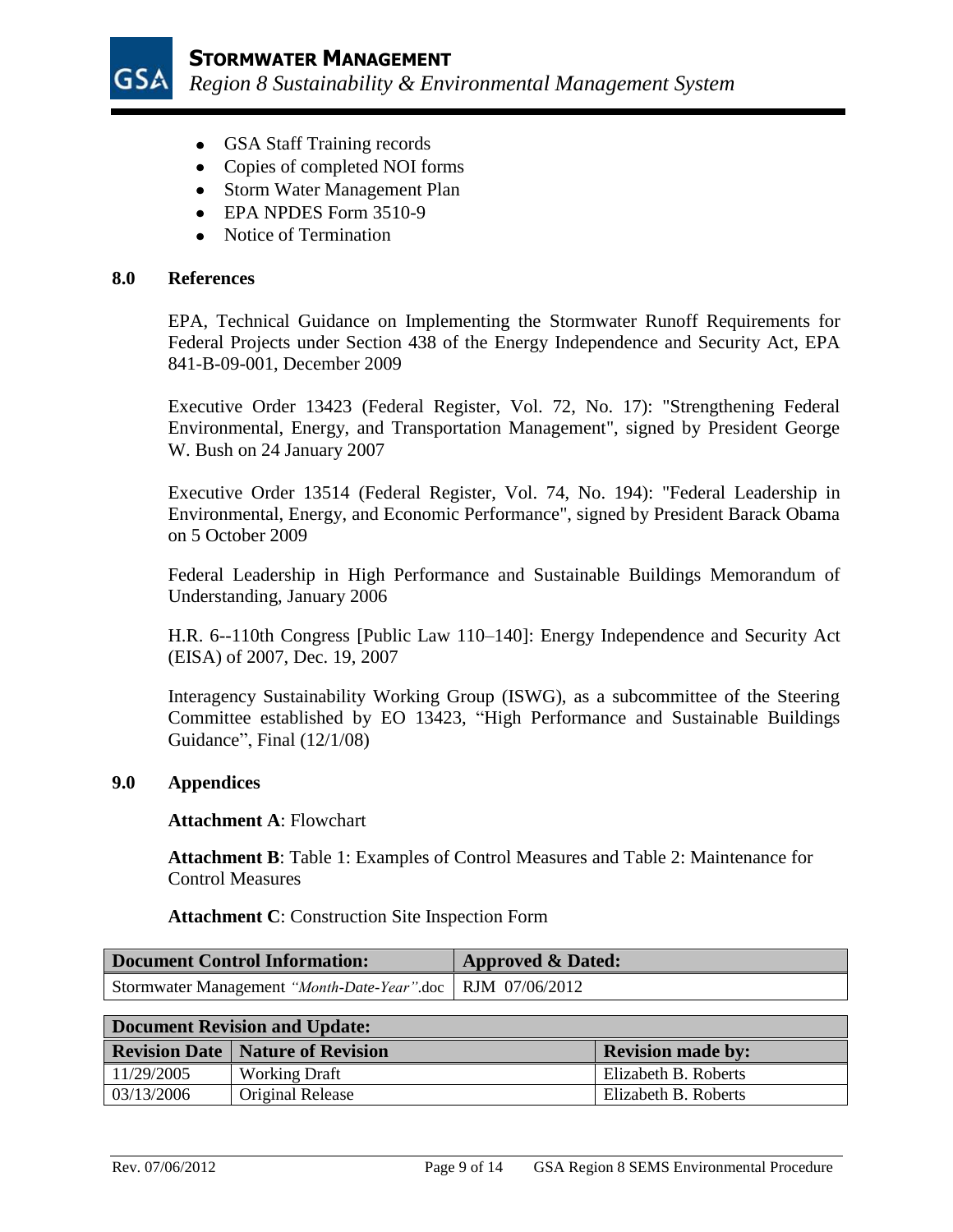

# **STORMWATER MANAGEMENT**

*Region 8 Sustainability & Environmental Management System*

| <b>Revision Date</b>          | <b>Nature of Revision</b>                                                                                                                            | <b>Revision made by:</b>                                                        |
|-------------------------------|------------------------------------------------------------------------------------------------------------------------------------------------------|---------------------------------------------------------------------------------|
| 09/14/2007                    | <b>Updated - New Regulations</b>                                                                                                                     | Sue Grant                                                                       |
| 7/21/2008                     | Updated                                                                                                                                              | Sue Grant & Robert Melvin                                                       |
| 10/10/2009                    | Add ISO 14001 Document Controls,                                                                                                                     | <b>Robert Melvin</b>                                                            |
| $01/25/2010$ to<br>10/18/2010 | Add state regulations, add Flowchart, outline<br>Region 8 requirements, and update to address new<br>federal regulations (i.e. EISA Section 438).    | Robert Melvin, William<br>Fieselman                                             |
| 07/06/2012                    | Rewrite to incorporate MS4 permit requirements,<br>reassess EISA Section 438, emphasize Roles and<br>Responsibilities in section 6, update flowchart | John Kleinschmidt, William<br>Fieselman, Nick Gutschow,<br><b>Robert Melvin</b> |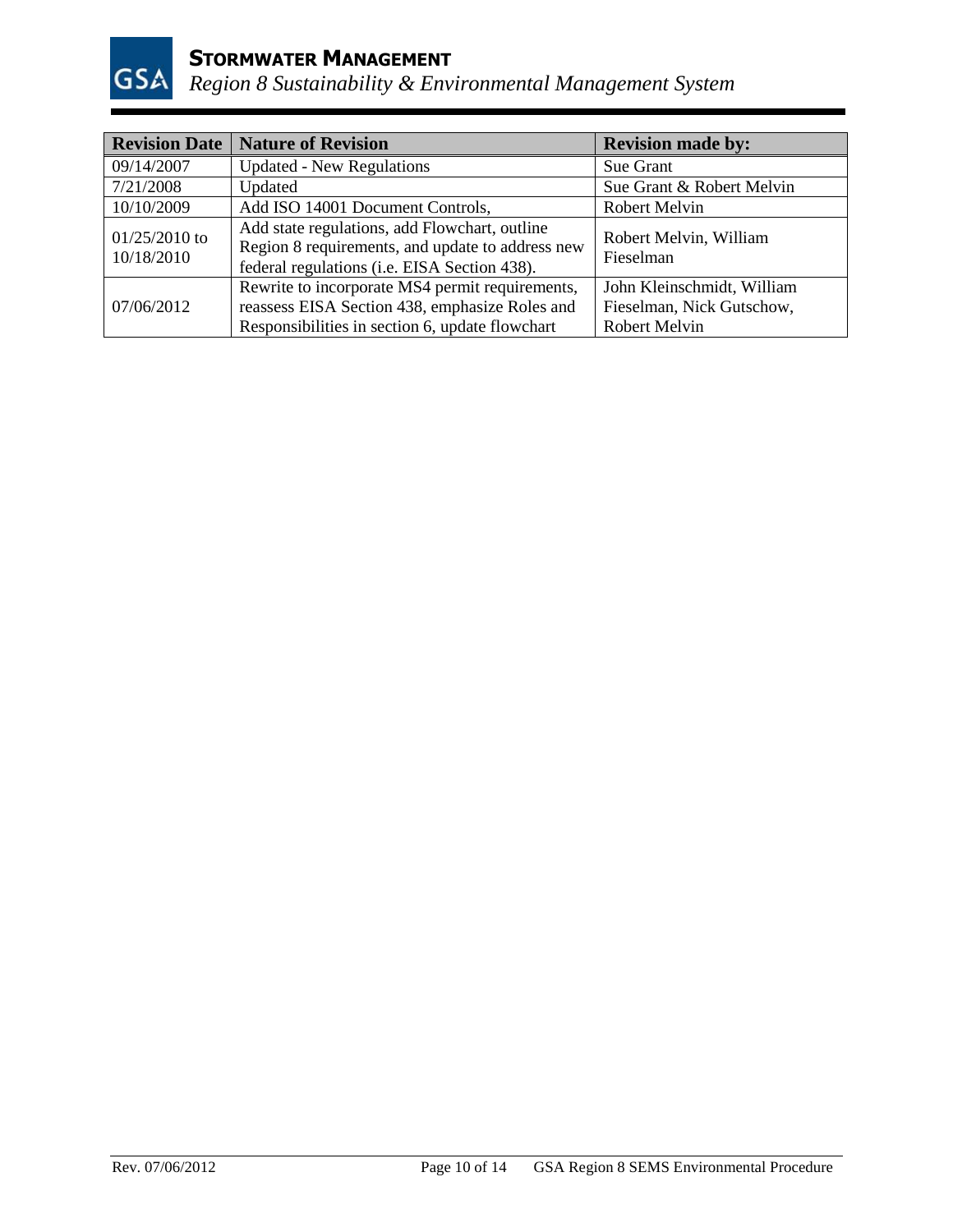

# **ATTACHMENT A:** Stormwater Flowchart

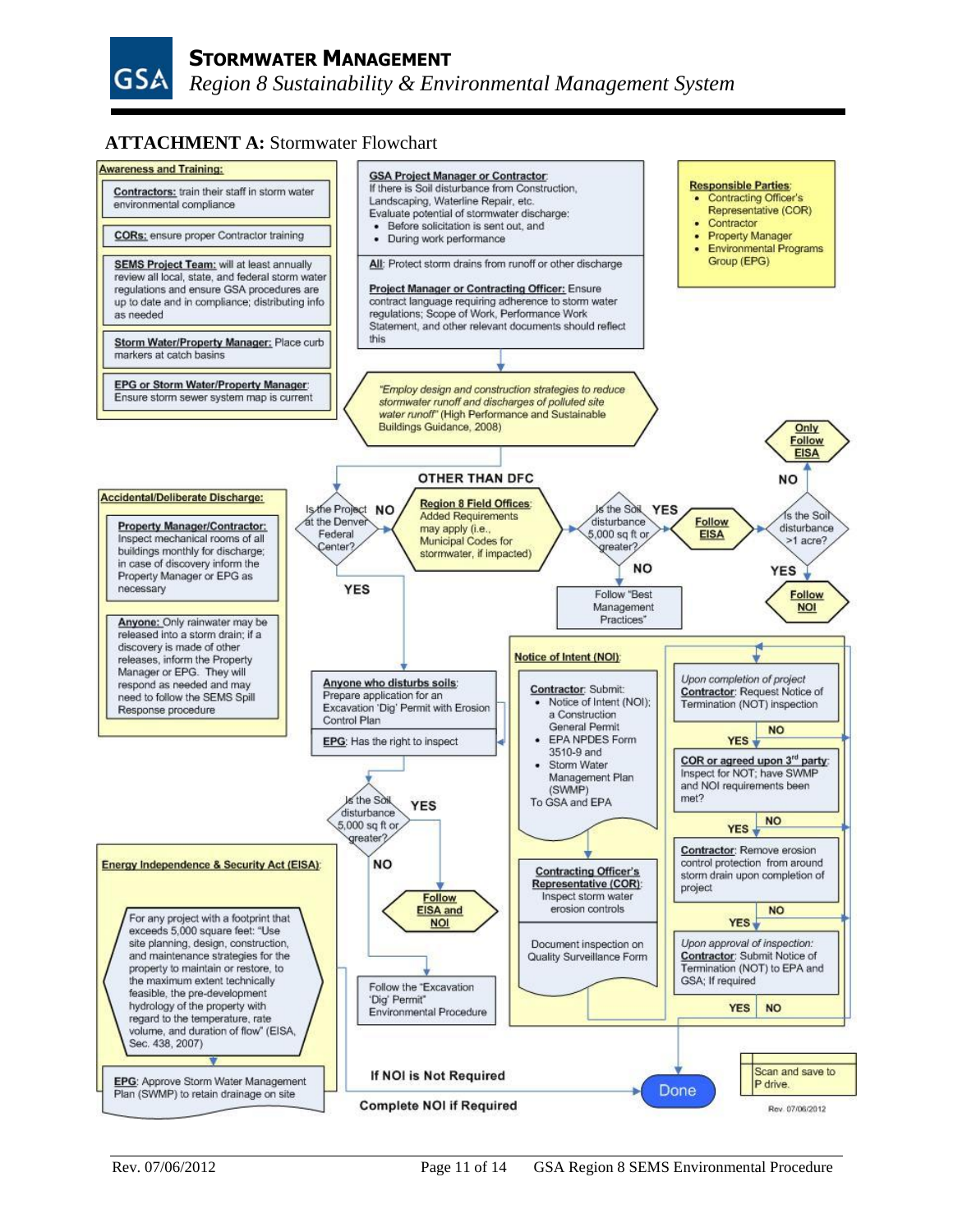

| <b>Source Area or Activity</b> | <b>Potential Pollutants</b>      | <b>Control Measures</b>         |
|--------------------------------|----------------------------------|---------------------------------|
| Pavement removal activities    | Asphalt, concrete, sediment,     | Storm Drain protection: silt    |
|                                | oil and grease                   | fence, fiber rolls, straw bales |
| Grading activities including   | Asphalt, concrete, sediment,     | Storm Drain protection: fiber   |
| stockpiling and hauling        | oil and grease                   | rolls and / or straw bales      |
| Underground utility            | Sediment                         | Storm Drain protection: silt    |
| earthwork activities/          |                                  | fence / fiber rolls / straw     |
| remediation                    |                                  | bales                           |
| Vehicle and equipment use,     | Oil, grease, fuels, coolants,    | Earthen berms, drip pans,       |
| storage and maintenance        | detergents and sediment          | absorbent materials, covering,  |
|                                |                                  | straw bales                     |
| Solid Waste                    | Construction and domestic        | Water-tight and/or covered      |
|                                | waste (floatables), and leachate | dumpsters                       |

# **ATTACHMENT B Table 1: Examples of Control Measures**

# **Table 2: Maintenance for Control Measures**

| <b>Control Measure</b> | <b>Maintenance/Repair Measures</b>                     |
|------------------------|--------------------------------------------------------|
| <b>Storm Drain</b>     | Replace torn/damaged filtering or absorbent materials, |
| Protection             | remove accumulated sediment, and adjust as necessary.  |
| Fiber rolls / straw    | Replace damaged sections, remove accumulated sediment  |
| bales, silt fences     | and debris, re-position as necessary.                  |
| <b>Street Sweeping</b> | Perform as needed.                                     |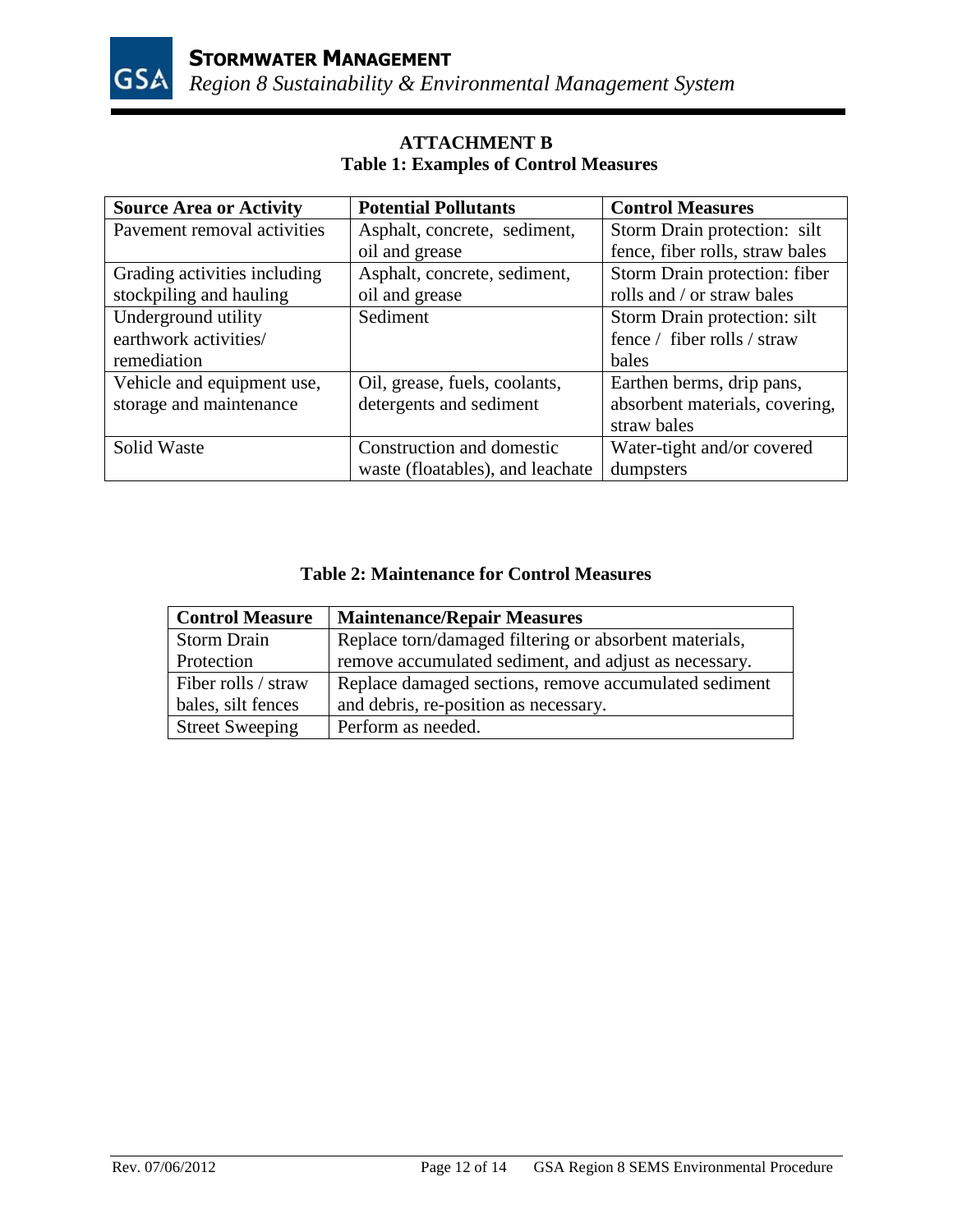# **ATTACHMENT C: Construction Site Inspection Form**

|                             | <b>OVERALL</b><br><b>CONDITION</b>           | <b>NEED</b><br><b>REPAIR?</b> | <b>COMMENTS</b> |
|-----------------------------|----------------------------------------------|-------------------------------|-----------------|
|                             | (Good, Fair, Poor) (Yes, No)                 |                               |                 |
|                             |                                              | <b>STRUCTURAL MEASURES</b>    |                 |
| <b>Sediment Containment</b> |                                              |                               |                 |
| Systems                     |                                              |                               |                 |
| Hay Bale Barriers           |                                              |                               |                 |
| <b>Silt Fence Barriers</b>  |                                              |                               |                 |
| <b>Rock Barriers</b>        |                                              |                               |                 |
| Inserts                     |                                              |                               |                 |
| Vehicle Tracking Pad        |                                              |                               |                 |
|                             | <b>NON-STRUCTURAL MEASURES and/or Swales</b> |                               |                 |
| Diversion Dikes and/or      |                                              |                               |                 |
| Swales                      |                                              |                               |                 |
| <b>Slope Drains</b>         |                                              |                               |                 |
| <b>Temporary Vegetation</b> |                                              |                               |                 |
| Perennial Vegetation        |                                              |                               |                 |
| Mulch and/or BFM            |                                              |                               |                 |
| Protection                  |                                              |                               |                 |
| Soil Binder Protection      |                                              |                               |                 |
| <b>Hillside RECPs</b>       |                                              |                               |                 |
| Drainage Channel TRMs       |                                              |                               |                 |
| Riprap and/or Gabions       |                                              |                               |                 |

Will existing BMPs need to be modified or removed or additional BMPs installed? Y/N If Yes, list the action items to be completed on the following table.

| <b>ACTIONS TO BE COMPLETED</b> | <b>DATE</b><br><b>COMPLETED</b> |
|--------------------------------|---------------------------------|
|                                |                                 |
|                                |                                 |
|                                |                                 |